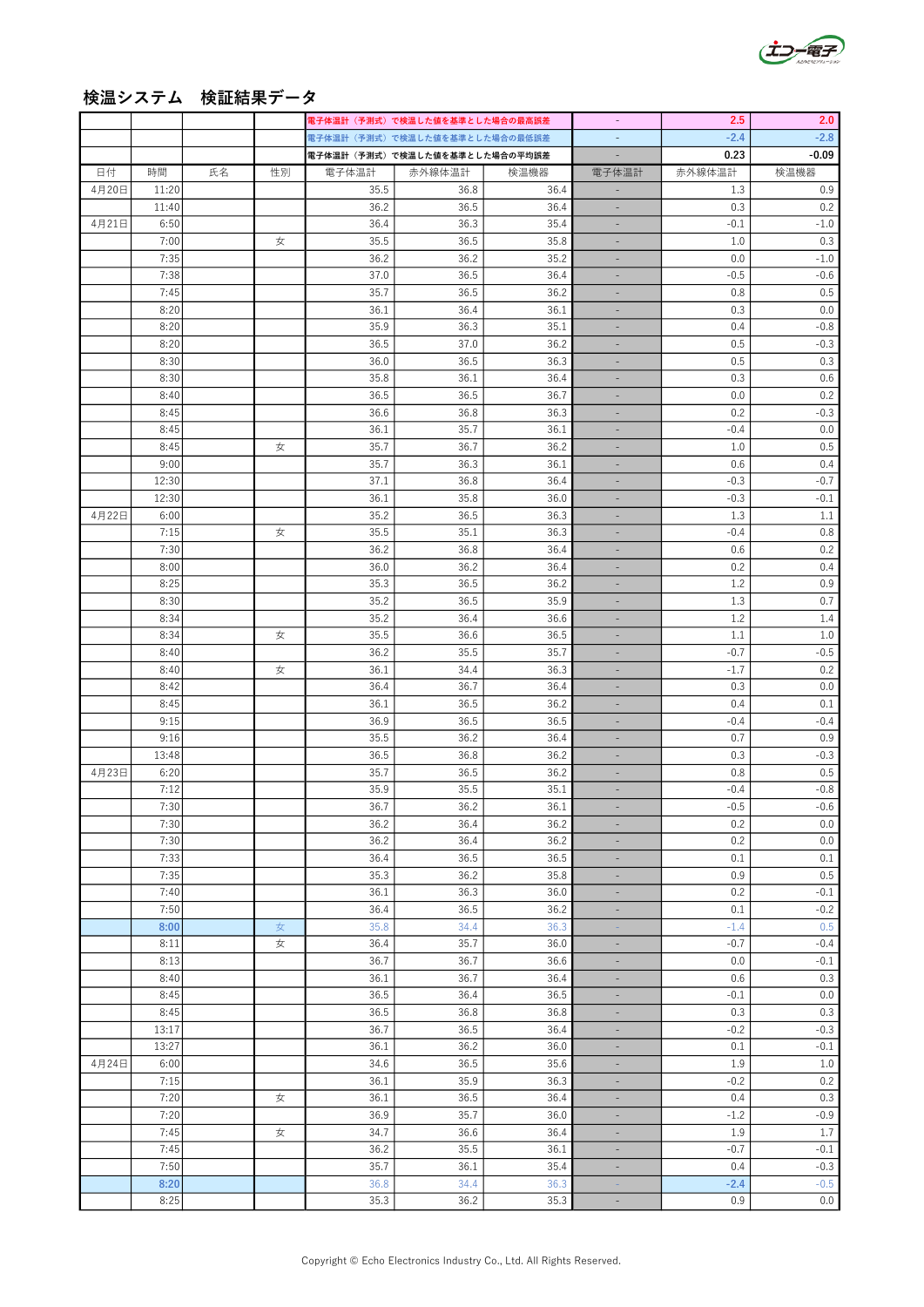|       | 8:30         |   | 36.5 | 36.6 | 36.4 | $\qquad \qquad \blacksquare$ | 0.1     | $-0.1$        |
|-------|--------------|---|------|------|------|------------------------------|---------|---------------|
|       | 8:30         |   | 36.4 | 36.0 | 36.3 |                              | $-0.4$  | $-0.1$        |
|       | 8:30         |   | 36.1 | 36.3 | 35.5 |                              | 0.2     | $-0.6$        |
|       | 8:35         |   | 36.2 | 36.0 | 35.7 | ٠                            | $-0.2$  | $-0.5$        |
|       | 8:40         | 女 | 36.1 | 35.2 | 36.0 |                              | $-0.9$  | $-0.1$        |
|       | 8:40         |   | 35.5 | 36.8 | 36.2 | ÷,                           | $1.3\,$ | $0.7\,$       |
|       | 8:40         |   | 36.7 | 36.5 | 36.7 | $\overline{\phantom{a}}$     | $-0.2$  | $0.0\,$       |
|       | 8:40         |   | 35.9 | 36.4 | 36.2 | $\overline{\phantom{a}}$     | 0.5     | $0.3\,$       |
|       | 10:00        |   | 36.1 | 36.6 | 36.4 | $\overline{\phantom{a}}$     | 0.5     | 0.3           |
|       | 17:45        | 女 | 36.7 | 36.7 | 36.4 | ÷                            | $0.0\,$ | $-0.3$        |
| 4月27日 | 5:50         |   | 35.5 | 36.6 | 36.2 | ٠                            | 1.1     | 0.7           |
|       | 7:00         |   | 37.1 | 36.5 | 36.3 | ٠                            | $-0.6$  | $-0.8$        |
|       | 7:18         |   | 35.6 | 36.4 | 36.4 | ÷,                           | 0.8     | 0.8           |
|       | 7:20         |   | 35.7 | 36.4 | 36.0 | $\overline{\phantom{a}}$     | 0.7     | $0.3\,$       |
|       | 7:30         |   | 36.7 | 36.2 | 36.0 | $\overline{\phantom{a}}$     | $-0.5$  | $-0.7$        |
|       | 7:30         |   | 36.6 | 36.3 | 36.5 | ÷                            | $-0.3$  | $-0.1$        |
|       | 8:40         |   | 35.4 | 36.5 | 35.9 |                              | 1.1     | 0.5           |
|       | 8:40         |   | 36.4 | 36.6 | 36.2 | ٠                            | 0.2     | $-0.2$        |
|       | 8:45         |   | 36.8 | 36.5 | 36.3 | L,                           | $-0.3$  | $-0.5$        |
|       | 8:45         | 女 | 34.7 | 35.9 | 36.7 | Ξ                            | 1.2     | 2.0           |
| 4月28日 | 5:30         |   | 34.6 | 36.4 | 36.1 | $\overline{\phantom{a}}$     | 1.8     | $1.5\,$       |
|       | 6:30         |   | 36.2 | 35.9 | 36.3 | ÷                            | $-0.3$  | $0.1\,$       |
|       | 7:30         |   | 35.7 | 36.7 | 36.4 | $\qquad \qquad \blacksquare$ | $1.0$   | 0.7           |
|       | 7:30         |   | 36.7 | 36.6 | 36.5 |                              | $-0.1$  | $-0.2$        |
|       | 8:20         |   | 36.3 | 36.2 | 35.9 | ÷                            | $-0.1$  | $-0.4$        |
|       | 8:22         |   | 36.5 | 34.4 | 36.0 | ÷                            | $-2.1$  | $-0.5$        |
|       | 8:26         |   | 35.9 | 34.9 | 35.9 | $\overline{\phantom{a}}$     | $-1.0$  | $0.0\,$       |
|       | 8:28         |   | 35.5 | 36.2 | 35.9 |                              | 0.7     | 0.4           |
|       | 11:10        |   | 35.9 | 36.6 | 36.5 | ÷                            | 0.7     |               |
|       |              |   |      |      |      | ÷                            |         | $0.6\,$       |
| 4月30日 | 5:50<br>7:19 |   | 34.7 | 36.2 | 35.9 | ٠                            | $1.5\,$ | $1.2\,$       |
|       |              |   | 35.5 | 34.9 | 36.0 | ÷,                           | $-0.6$  | $0.5\,$       |
|       | 7:30         |   | 36.8 | 36.0 | 36.6 | ÷,                           | $-0.8$  | $-0.2$        |
|       | 7:31         | 女 | 36.0 | 36.5 | 36.5 | $\overline{\phantom{a}}$     | 0.5     | $0.5\,$       |
|       | 7:35         |   | 36.8 | 36.6 | 35.8 | $\overline{\phantom{a}}$     | $-0.2$  | $-1.0$        |
|       | 8:16         |   | 36.6 | 36.5 | 36.1 | ÷                            | $-0.1$  | $-0.5$        |
|       | 8:20         |   | 35.1 | 36.4 | 35.4 | $\qquad \qquad \blacksquare$ | $1.3\,$ | 0.3           |
|       | 8:20         |   | 36.1 | 36.2 | 35.2 | $\qquad \qquad \blacksquare$ | 0.1     | $-0.9$        |
| 5月1日  | 6:00         |   | 34.3 | 36.2 | 35.3 | ÷,                           | 1.9     | $1.0\,$       |
|       | 7:25         | 女 | 35.1 | 35.9 | 36.3 | $\blacksquare$               | 0.8     | $1.2\,$       |
|       | 7:25         |   | 36.1 | 35.9 | 35.1 | $\overline{\phantom{a}}$     | $-0.2$  | $\mbox{-}1.0$ |
|       | 7:30         |   | 36.5 | 36.5 | 35.6 |                              | 0.0     | $-0.9$        |
|       | 7:37         |   | 35.8 | 36.2 | 34.1 |                              | 0.4     | $-1.7$        |
|       | 7:49         |   | 36.1 | 35.8 | 35.2 | $\overline{\phantom{a}}$     | $-0.3$  | $-0.9$        |
|       | 8:06         |   | 36.7 | 36.5 | 36.1 | ÷                            | $-0.2$  | $-0.6$        |
|       | 8:25         |   | 36.3 | 36.2 | 35.2 | ÷                            | $-0.1$  | $\text{-}1.1$ |
|       | 8:40         |   | 35.4 | 36.8 | 36.2 | ۰                            | 1.4     | $0.8\,$       |
|       | 10:40        |   | 36.0 | 36.3 | 36.3 | $\overline{\phantom{a}}$     | 0.3     | 0.3           |
| 5月7日  | 7:00         |   | 35.0 | 36.3 | 36.3 | ÷                            | $1.3\,$ | $1.3\,$       |
|       | 7:17         |   | 35.5 | 34.7 | 35.5 | $\blacksquare$               | $-0.8$  | $0.0\,$       |
|       | 7:30         |   | 35.7 | 36.6 | 36.2 | ÷.                           | $0.9\,$ | $0.5\,$       |
|       | 7:35         |   | 36.5 | 36.3 | 35.9 | $\omega$                     | $-0.2$  | $-0.6$        |
|       | 7:40         |   | 36.5 | 36.4 | 36.3 | $\equiv$                     | $-0.1$  | $-0.2$        |
|       | 8:25         |   | 36.2 | 36.3 | 35.0 | $\sim$                       | $0.1\,$ | $-1.2$        |
|       | 8:25         |   | 36.2 | 36.5 | 35.4 | $\bar{\phantom{a}}$          | 0.3     | $-0.8$        |
|       | 8:25         |   | 36.3 | 36.3 | 35.4 | ÷                            | 0.0     | $-0.9$        |
|       | 8:27         |   | 36.8 | 36.5 | 35.7 | ÷                            | $-0.3$  | $\text{-}1.1$ |
|       | 8:35         |   | 36.2 | 36.6 | 35.7 | ÷.                           | 0.4     | $-0.5$        |
|       | 8:39         |   | 35.2 | 36.5 | 35.4 | $\equiv$                     | 1.3     | 0.2           |
| 5月8日  | 6:00         |   | 33.5 | 36.0 | 34.8 | $\pm$                        | 2.5     | $1.3\,$       |
|       | 7:20         |   | 36.2 | 36.5 | 35.4 | ÷                            | 0.3     | $-0.8$        |
|       | 7:23         |   | 36.2 | 36.6 | 36.2 | ÷                            | 0.4     | $0.0\,$       |
|       | 7:35         |   | 36.6 | 36.6 | 36.3 | ÷                            | $0.0\,$ | $-0.3$        |
|       | 7:40         |   | 36.3 | 36.5 | 35.7 | ÷,                           | $0.2\,$ | $-0.6$        |
|       | 7:40         |   | 36.7 | 36.2 | 36.1 | $\mathcal{L}_{\mathcal{A}}$  | $-0.5$  | $-0.6$        |
|       | 7:50         |   | 35.6 | 35.9 | 36.2 | $\equiv$                     | 0.3     | $0.6\,$       |
|       | 7:57         |   | 34.7 | 36.2 | 35.3 | ÷,                           | $1.5\,$ | $0.6\,$       |